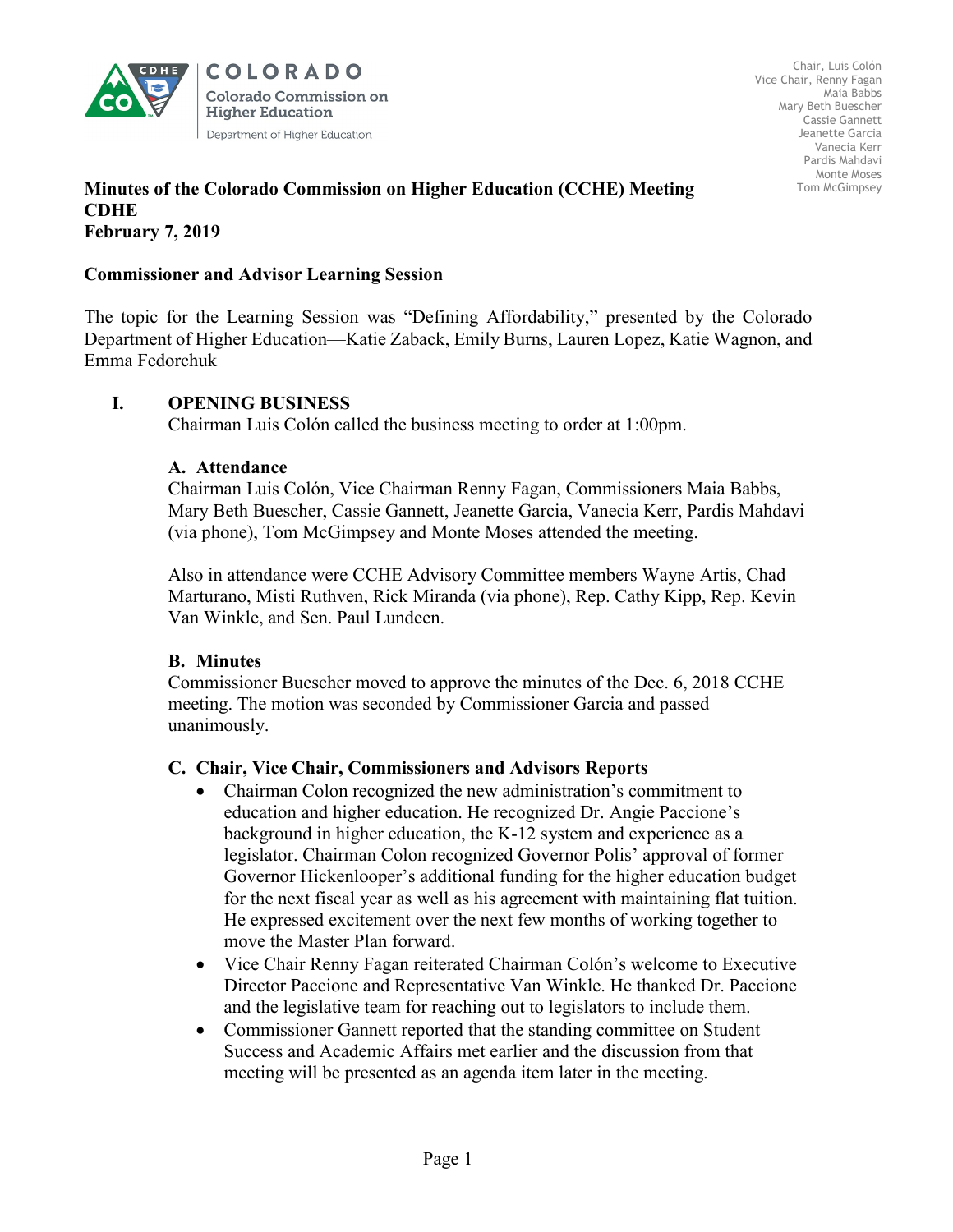- Mr. Chad Marturano, Institutional Finance Advisory Committee member thanked Dr. Paccione and Governor Polis for the 13% request to the JBC that will keep tuition flat for next year.
- Ms. Misti Ruthven, Advisory Committee K-12 Representative welcomed Dr. Paccione and expressed excitement at the opportunity to work with her and continuing the robust working relationship with Dr. Katy Anthes.

# **D. Executive Director Report**

- Executive Director Paccione reemphasized Governor Polis' four bold goals of free full day kindergarten, reducing healthcare costs, achieving 100% renewable energy by 2040, and some tax reform.
- She recognized two goals for the Department of Higher Education. The first being cost containment/affordability, and the second goal of preparing students for the workforce of the 21<sup>st</sup> century via different pathways.
- Dr. Paccione reiterated Governor Polis' interest in raising the strength of the commission and reviewing the statutory authority of the commission.
- She reported that meetings have been taking place with presidents and CFOs around the state to begin the funding formula review process. She thanked the staff of the department for all their work in helping her get up to speed in her new role as executive director.

# **E. Public Comment**

Dr. Will Simkins, Vice President for Student Affairs at MSU Denver and Tyler Mounsey, Director of Government Relations at MSU Denver, provided comment on the state of higher education funding formula and its ability to meet the postsecondary needs of all Coloradoans. Dr. Simkins suggested that the funding formula in its current form does not address the goals set forth by the Colorado master plan for higher education and encouraged the commission to use the same master plan to guide current and future revisions to the funding model. Dr. Simkins also encouraged the commission to replace the credit in the formula for those institutions serving large numbers of students of color, particularly those institutions serving black and Latin students. He asked the commission to prioritize Coloradoans and questioned why nonresident students would be given any credit at all in a current funding formula. Dr. Simkins also asked that additional support be considered for institutions in Colorado's growing urban areas where real estate, housing and transportation are all more expensive. He proposed that the master plan for higher education is the right document to guide our state toward meetings these needs. Yet the funding formula that operationalizes this visionary plan is out of sync with the realities of educating in Colorado

# **II. Consent Items**

- **A. Final Approval for Recommended Grants for OER Grant Program** Spencer Ellis
- **B. Recommend Authorization to Offer Math Supplemental Academic Instruction at Colorado State University-Pueblo** – Dr. Chris Rasmussen
- **C. Degree Authorization Act – Recommendation for Approval of Renewal of Authorization** – Heather DeLange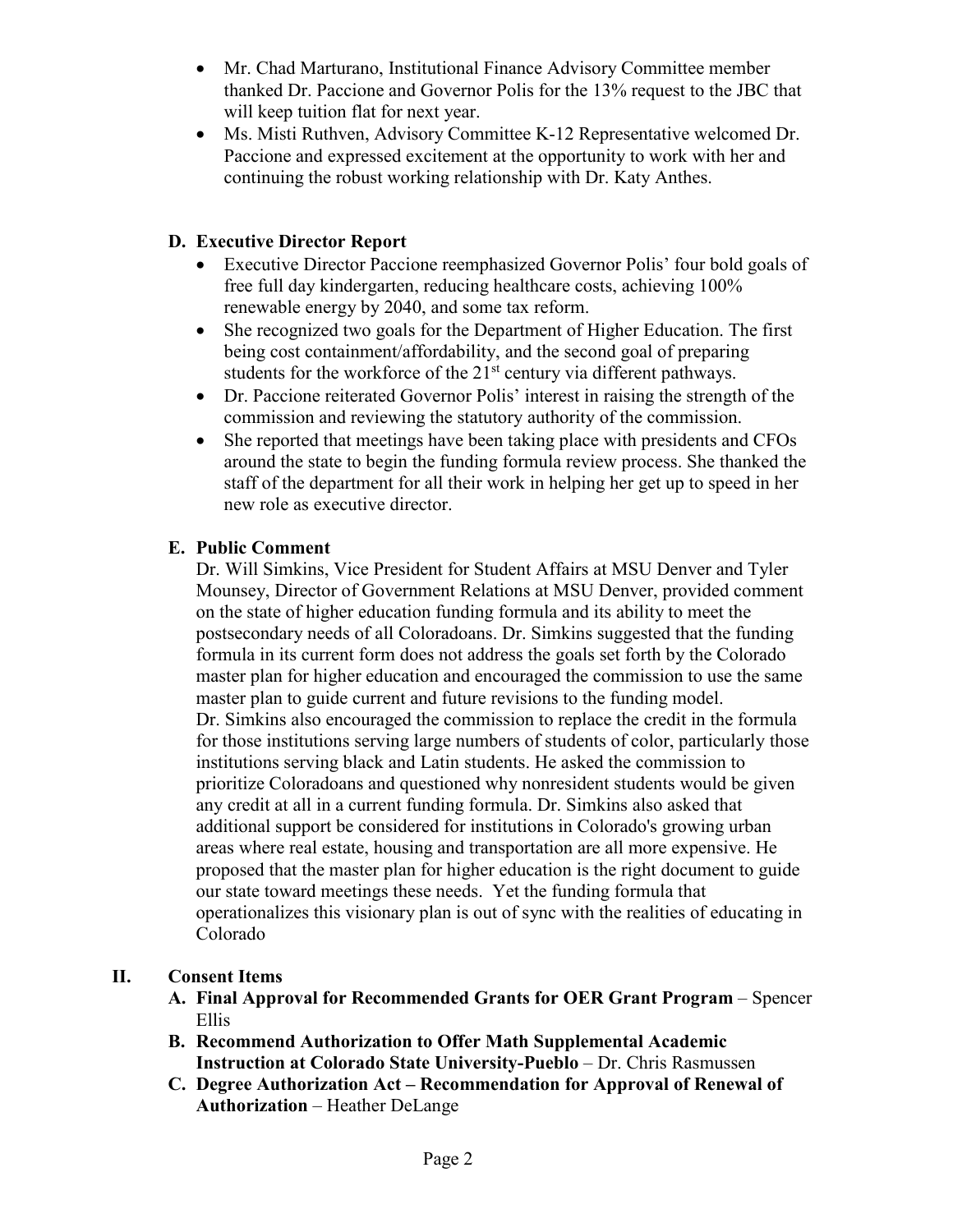## **D. Degree Authorization Act - Request for Place of Business Authorization for Norwich University** – Heather DeLange

Commissioner McGimpsey moved to approve consent items A through D. The motion was seconded by Commissioner Gannett and unanimously passed.

### **III. Presentation**

**A. Funding Formula** – Inta Morris, COO & CFO, CDHE was joined by Scott Boelscher, HCM Strategists to discuss where the department is in this process of looking at the funding formula to make sure that the commission is are aware of how it's moving forward and what to expect in the future. Mr. Boelscher presented an analysis of Colorado's funding model and other state examples.

# **IV. Action Items**

**A. Date Changes for CCHE Meetings During the Legislative Session** *–* Ms. Stark, Executive Assistant to the Commission, proposed the dates for the Commission meetings, during the Legislative Session in 2019, be changed to Friday afternoons from Thursday afternoons to accommodate the Legislative Advisor's schedules.

Commissioner Moses moved to approve the date changes. The motion was seconded by Commissioner McGimpsey and unanimously passed.

## **V. Discussion Items**

**A. Colorado Community College System Bachelor of Science in Nursing Completion Degree Programs: Update on Program Development and Implementation–** Dr. Kim Poast briefed the Commission on activity since passage of HB 18-1086, which granted authority to the Colorado Community College System (CCCS) to create Bachelor of Science in Nursing completion degrees on individual campuses. The State Board for Community Colleges and Occupational Education approved seven programs at its July 2018 meeting. The Commission held two statewide convenings on the nursing profession in Colorado and how institutions, health care providers, and other stakeholders could work collaboratively to meet nursing workforce needs.

Dr. Landon Pirius, Vice Chancellor for Academic and Student Affairs for CCCS updated the Commission on the development and roll-out of the BSN programs on seven campuses. Three other campuses may develop BSN programs in the future. Commissioner questions for Dr. Pirius concerned the preservation of partnerships with four-year institutions, dual enrollment programs, the number of students CCCS expects to enroll in the BSN programs, how the new BSN programs will compete with existing programs for clinical placement sites, and if specific institutions are planning to develop programs.

**B. Request for Waivers from GT-Pathways Requirements for Bachelor of Science in Nursing Programs at Select Colorado Community College System Institutions -** Dr. Chris Rasmussen introduced a request from the Colorado Community College System (CCCS) for a waiver from GT-Pathways curricular requirements for BSN programs under development at seven campuses, and provided a brief history on the scope of waivers that have been granted across the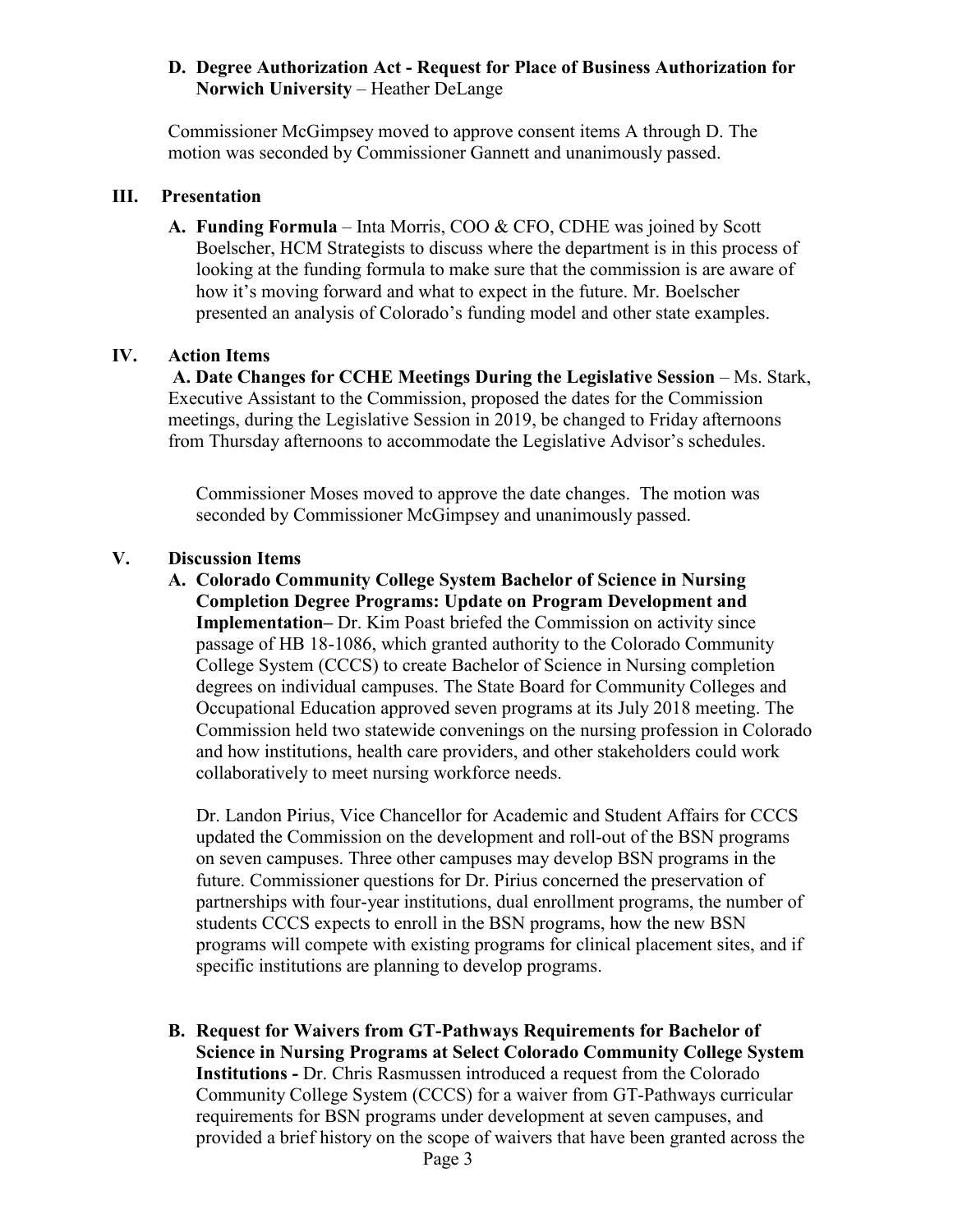state. In response to future GT-Pathways waiver requests, CDHE staff drafted a set of questions for institutions to answer addressing the twin goals of GT-Pathways to 1) ease student transfer and minimize credit loss in transfer; and 2) promote broad-based learning and competency development through general education. Dr. Landon Pirius from CCCS then addressed the specifics of the system's GT-Pathways request.

Commissioners asked if limitations could be placed on a waiver request so that it was narrowly tailored rather than carte blanche. Dr. Rasmussen indicated that past waivers were of the carte blanche variety, with the understanding that institutions would continue to provide a general education "core of courses" that met the same aims of GT-Pathways. He indicated that the staff would consider how a limited waiver could be structured. Dr. Pirius expressed an openness to a waiver with stipulations.

**C. Proposed Revisions to CCHE Policy I, Part L: Statewide Transfer and gtPathways Policy-** Dr. Chris Rasmussen introduced proposed revision to the CCHE Statewide Transfer and gtPathways Policy, which was last revised in April 2014. The primary purpose of the proposed revision is to incorporate 2018 statutory changes regarding institutional obligations in transfer. Additional purposes are to clarify GT Pathways categories, competencies, and requirements, and to better align the policy with other changes in statute and CCHE policies over the past five years, including the CCHE Prior Learning Assessment policy.

Commissioner questions concerned mechanisms for holding institutions accountable for treating transfer students differently from native students within statewide transfer agreements, and how we can better inform students of their rights and institutions of their obligations. Dr. Rasmussen indicated that Department staff would utilize the CCHE Student Complaint Policy and process to resolve disputes between students and institutions related to the statutory provisions in CRS 23-1-108(7), since the disputes would be fundamentally about transfer rather than billing, and thus under the purview of the Commission.

- **D. Revisions to CCHE Policy I, Part J: Degree Authorization Act-** Heather Delange, Director of the Office of Private Postsecondary Education, presented the proposed policy changes to the Degree Authorization Act, CCHE policy Section I, Part J. Chairman Colon asked Ms. DeLange if the extension request is adequate or too long for institutions. Ms. DeLange explained that she communicated with several accreditors and states to arrive at the two-year extension suggestion. There were no other questions from the Commissioners.
- **E. Legislative Update -** Chloe Mugg, Legislative Liaison, and Amanda DeLaRosa, Chief of Staff, provided Commissioners with an update on the Department's 2019 Legislative Agenda and Budget items. In addition, Ms. Mugg highlighted a number of bills impacting higher education that are currently in the legislative process.

# **VI. Written Report**